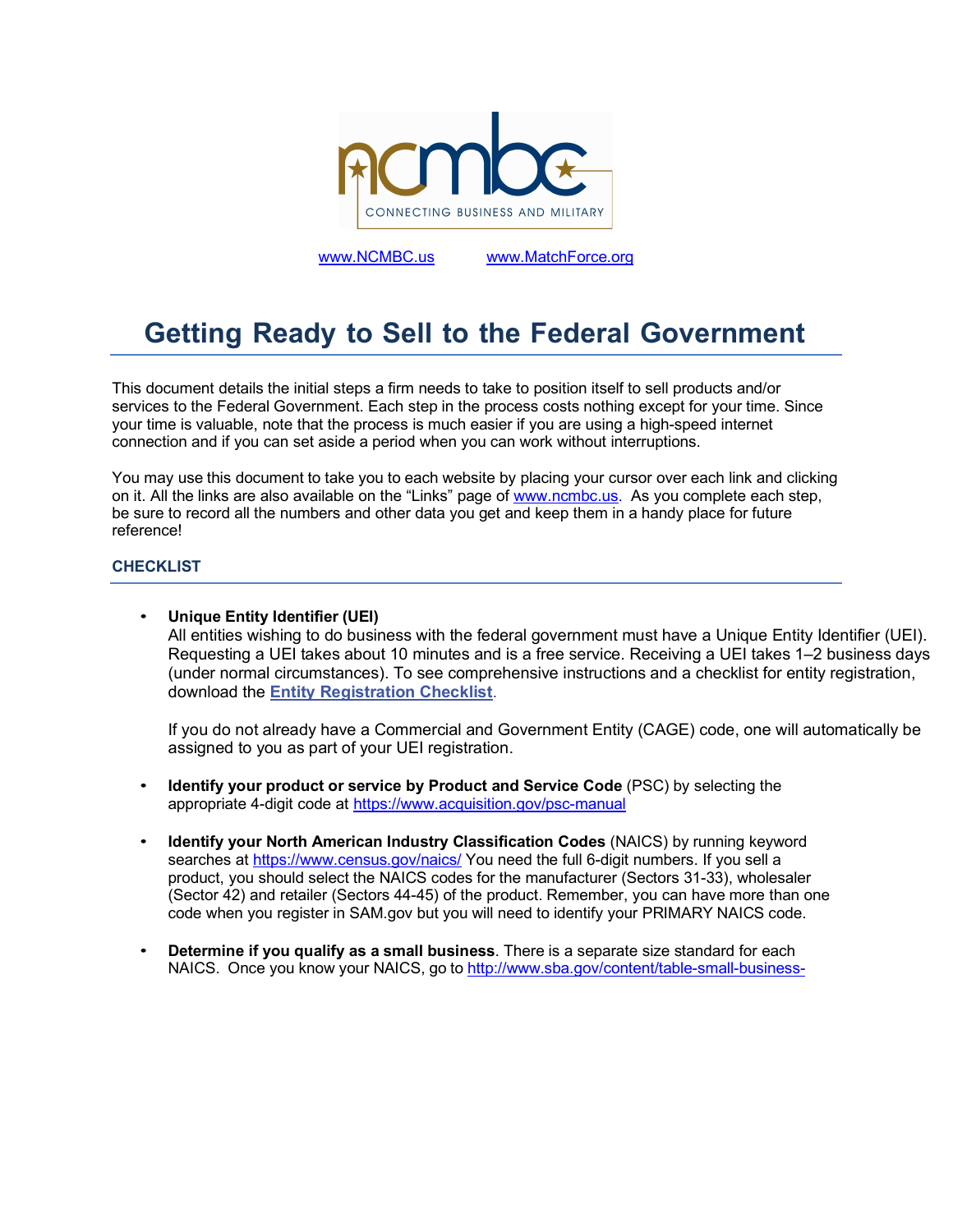

size-standards to look up the size standard for each NAICS code. If you are not the manufacturer of the products you sell, your firm is small if you have less than 500 employees.

Before you go any further now is a great time to see if your business qualifies for any of the Federal Business Development Programs.

## **Veteran-Owned**

https://www.sba.gov/business-guide/grow-your-business/veteran-ownedbusinesses

"Veteran-owned small business concern" means a small business concern—

- Not less than 51 percent of which is owned by one or more veterans (as defined at 38 U.S.C. 101(2)) or, in the case of any publicly owned business, not less than 51 percent of the stock of which is owned by one or more veterans; and
- The management and daily business operations of which are controlled by one or more veterans.

# **Service-Disabled Veteran-Owned**

"Service-disabled veteran-owned small business concern" means a small business concern—

- Not less than 51 percent of which is owned by one or more service-disabled veterans or, in the case of any publicly owned business, not less than 51 percent of the stock of which is owned by one or more service-disabled veterans; and
- The management and daily business operations of which are controlled by one or more service-disabled veterans or, in the case of a service-disabled veteran with permanent and severe disability, the spouse or permanent caregiver of such veteran.
- Service-disabled veteran means a veteran, as defined in 38 U.S.C. 101(2), with a disability that is service-connected, as defined in 38 U.S.C. 101(16).

If your small business is at least 51% owned and controlled by one or more veterans, you should investigate whether your firm qualifies as a SDVOSB. Note that the bar for qualification is very low – any "service connected" disability *(even zero percent compensable)* validated by VA rating letter is qualifying. If you had any medical condition that was addressed while you were in service, but you do not have a VA rating letter, you should request a "disability rating for federal contracting purposes" from the VA by contacting your local Veterans Service Officer.

North Carolina Department of Military & Veterans Affairs https://www.milvets.nc.gov/

https://www.sba.gov/federal-contracting/contracting-assistance-programs/veteranassistance-programs

VETS FIRST VERIFICATION PROGRAM https://www.va.gov/osdbu/verification/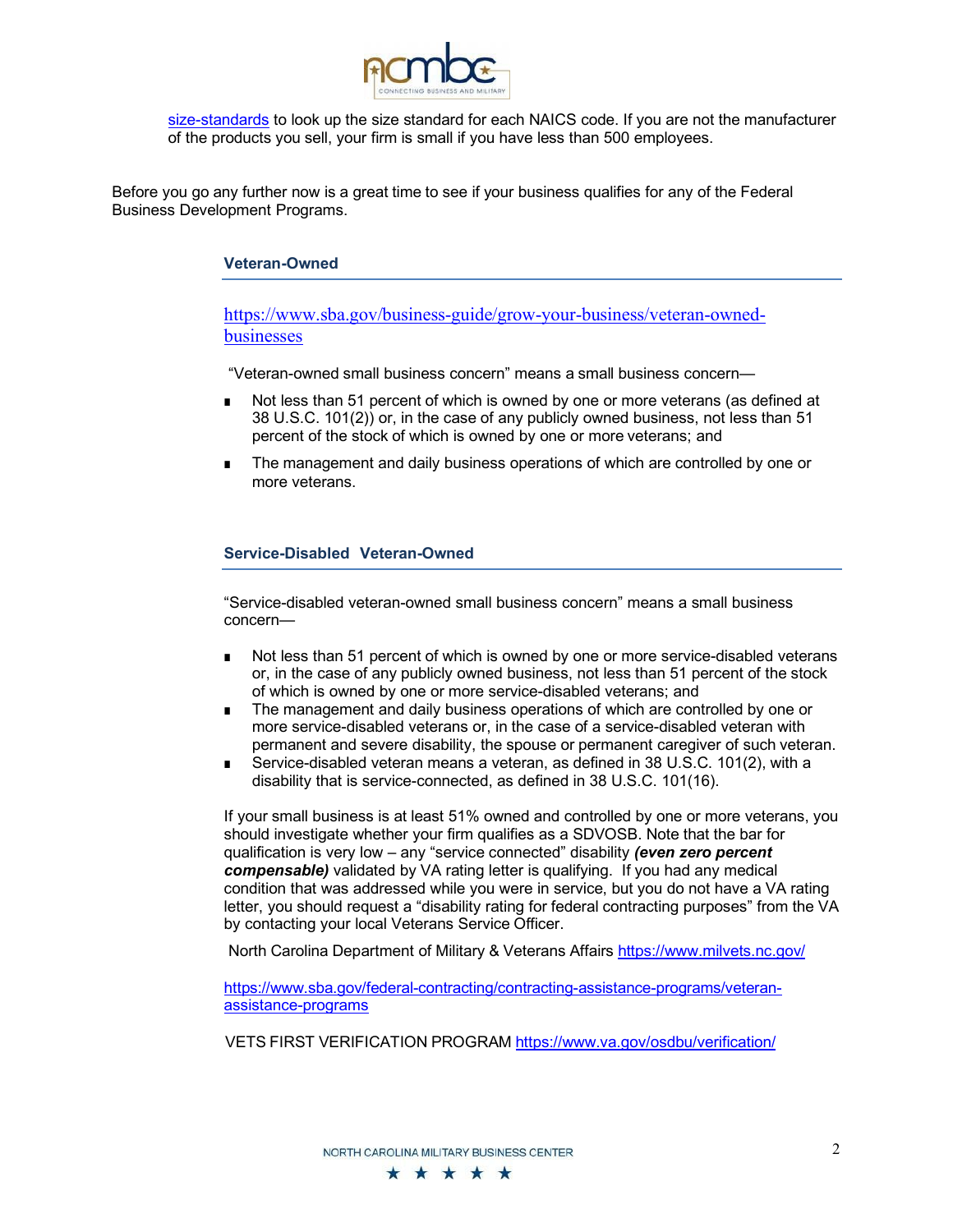

#### **Woman-Owned**

**https://www.sba.gov/federal-contracting/contracting-assistance-programs/womenowned-small-business-federal-contracting-program**

**Qualifying NAICS Codes https://www.sba.gov/document/support--qualifying-naicswomen-owned-small-business-federal-contracting-program**

"Women-owned small business concern" means a small business concern:

- That is at least 51 percent owned by one or more women; or, in the case of any publicly owned business, at least 51 percent of the stock of which is owned by one or more women; and
- Whose management and daily business operations are controlled by one or more women.

#### **Economically Disadvantaged Woman-Owned**

"Economically disadvantaged woman-owned small business" (EDWOSB) means a small business concern:

- That is at least 51% unconditionally and directly owned and controlled by one or more women who are US citizens and who are economically disadvantaged.
- Economically disadvantaged women are those whose ability to compete in the free enterprise system has been impaired due to diminished capital and credit opportunities as compared to others in the same or similar line of business. The net worth of a woman claiming disadvantage must be less than \$750,000. In determining such net worth, SBA will exclude her ownership interest in the firm and equity in her primary personal residence.

#### **Small Disadvantaged Business**

## **https://www.sba.gov/federal-contracting/contracting-assistance-programs/smalldisadvantaged-business**

"Small disadvantaged business" (SDB) means a small business concern:

- That is at least 51% unconditionally and directly owned and controlled by one or more individuals who are both socially and economically disadvantaged and who are US citizens.
- Socially disadvantaged individuals are those who have been subjected to racial or ethnic prejudice or cultural bias within American society because of their identities as members of groups and without regard to their individual qualities. The social disadvantage must stem from circumstances beyond their control. (See who is socially disadvantaged for further details).

Economically disadvantaged individuals are socially disadvantaged individuals whose ability to compete in the free enterprise system has been impaired due to diminished capital and credit opportunities as compared to others in the same or similar line of business who are not socially disadvantaged. The net worth of an individual claiming disadvantage must be less than \$750,000. In determining such net worth, SBA will exclude the ownership interest in the firm and the equity in the primary personal residence. (See Who is economically disadvantaged? for further details).

NORTH CAROLINA MILITARY RUSINESS CENTER

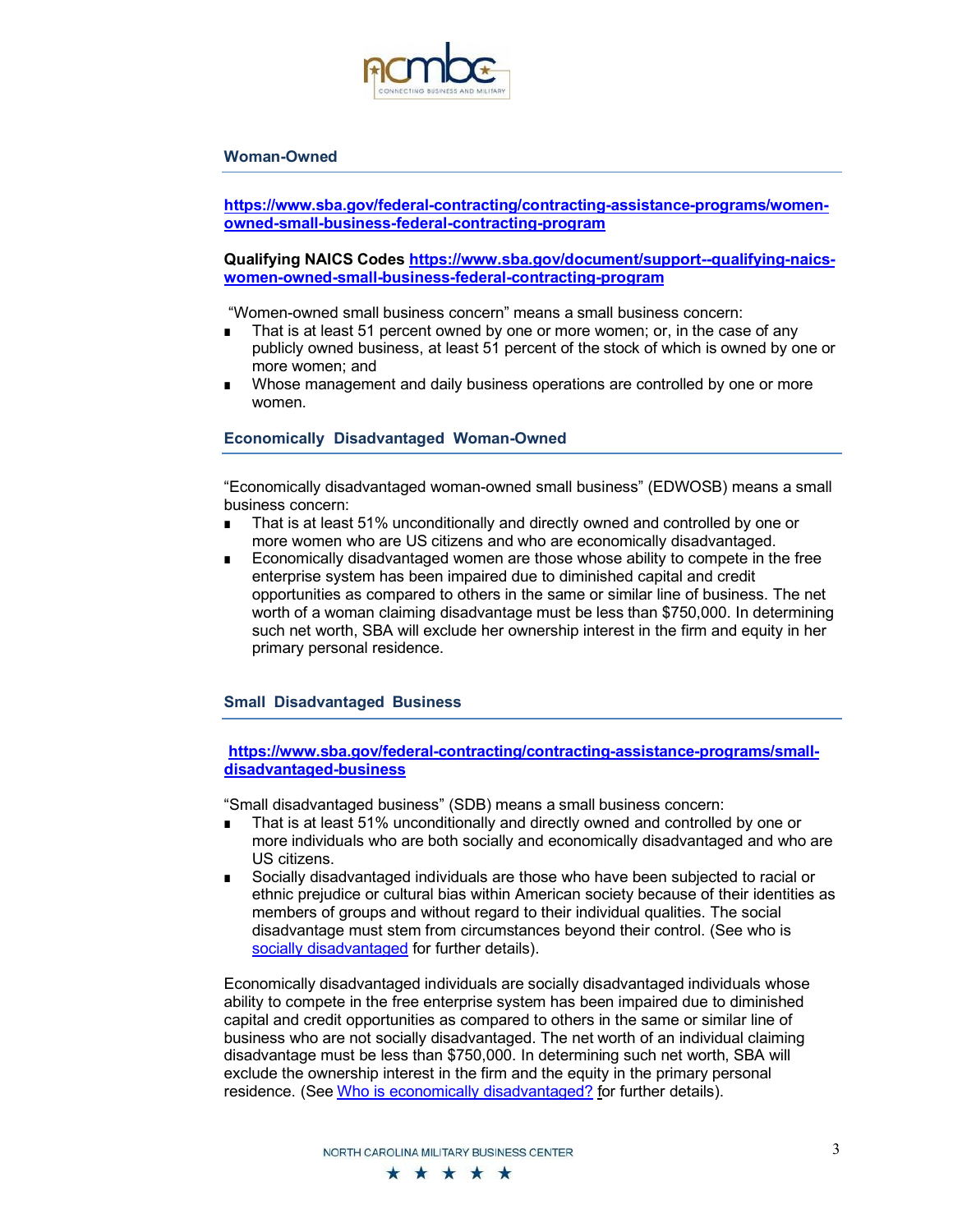

• If your firm qualifies for self-certification as a SDB, you should consider applying to SBA's 8(a) Program.

8(a) Business Development Program

https://www.sba.gov/federal-contracting/contracting-assistance-programs/8a-businessdevelopment-program

To help provide a level playing field for small businesses owned by socially and economically disadvantaged people or entities, the government limits competition for certain contracts to businesses that participate in the 8(a) Business Development program. Disadvantaged businesses in the 8(a) program can:

-Compete for set-aside and sole-source contracts in the program

-Get a Business Opportunity Specialist to help navigate federal contracting

-Form joint ventures with established businesses through the SBA's Mentor-Protégé Program -Receive management and technical assistance, including business training, counseling, marketing assistance, and high-level executive development

-Compete for contract awards under multiple socio-economic programs, as they apply.

HUBZone Program

https://www.sba.gov/federal-contracting/contracting-assistance-programs/hubzone-program

The government limits competition for certain contracts to businesses in historically underutilized business zones. It also gives preferential consideration to those businesses in full and open competition. Joining the HUBZone program makes your business eligible to compete for the program's set-aside contracts. HUBZone-certified businesses also get a 10 percent price evaluation preference in full and open contract competitions. HUBZone-certified businesses can still compete for contract awards under other socio-economic programs they qualify for. See if your business is in a designated HUBZONE

https://maps.certify.sba.gov/hubzone/map#center=39.828200,-98.579500&zoom=5

- **Register your firm with System for Award Management (SAM).** It is a requirement that all contractors doing business with the Department of Defense be registered with System for Award Management (SAM). **The website may be accessed at https://sam.gov/content/home**.
	- $\circ$  The Commercial and Government Entity (CAGE) Code is a five-character ID number used extensively within the federal government. The CAGE code provides a standardized method of identifying a given facility at a specific location. *You do not need to have a CAGE code prior to registration as one will be automatically assigned to you as a part of your entity's registration in SAM.*
- **Register your firm at www.MatchForce.org**. This is the official State of NC web-based database of firms who are seeking federal government prime contracts and subcontracts. Your firm will be automatically matched to contracting opportunities based on your keywords and/or NAICS codes.